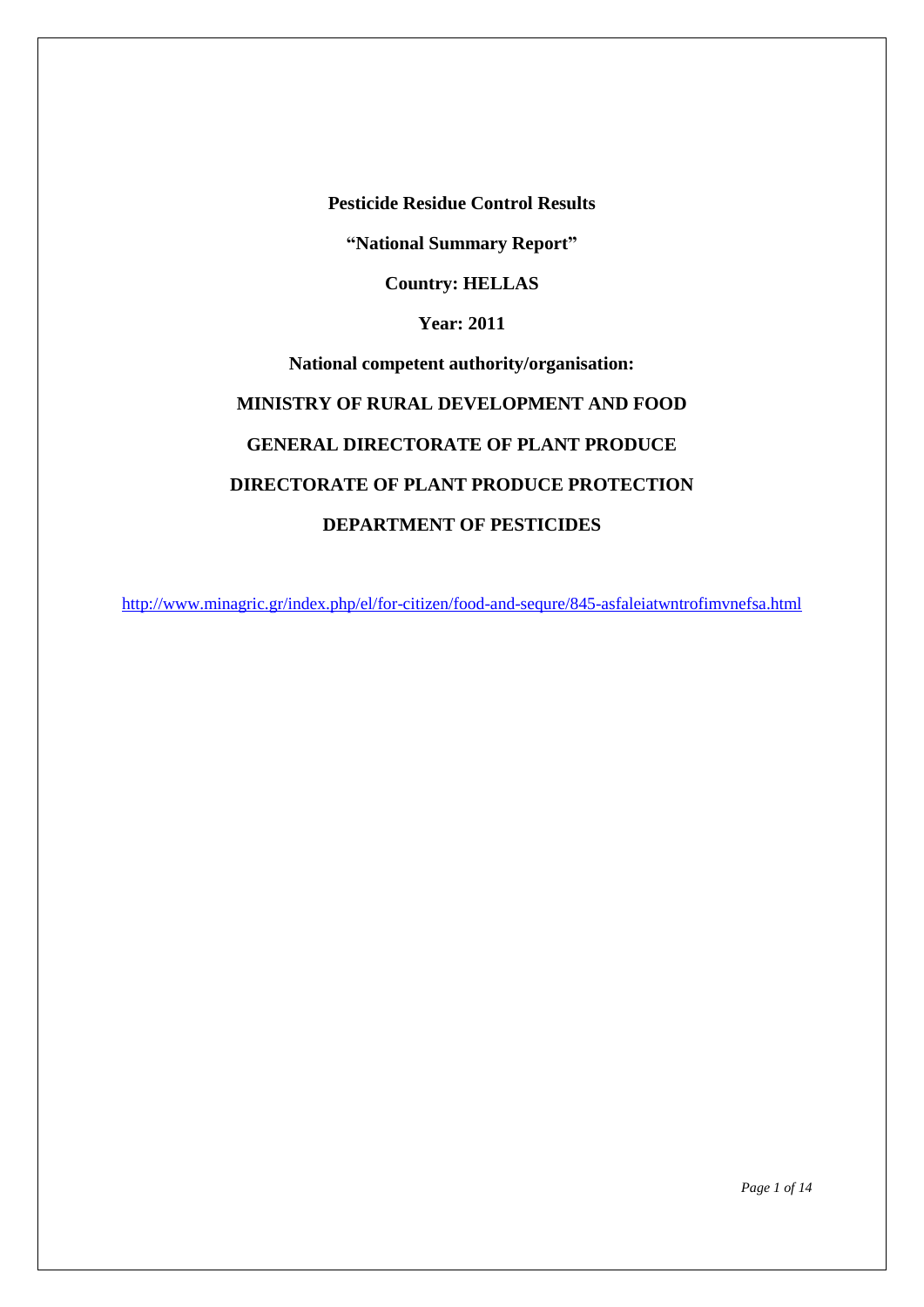#### **1. Objective and design of the national control programme**

National control programme of 2011 for pesticide residues (monitoring) as part of the Multi Annual Control Programme of 2011-2013 has been established according to terms and conditions of Articles 26-35 of Regulation (EC) No 396/2005 of the European Parliament and the Council, of 23.02.2005 on Maximum Residue Levels of pesticides in or on food and feed of plant and animal origin and amending Council Directive 91/414/EEC.

The monitoring programme was designed and coordinated by the Ministry of Rural Development and Food (Directorate of Plant Produce Protection). The programme was based on several risk analysis criteria and parameters: number of samples (domestic and imported) for each product, agricultural produce, cultivation area per culture, expected imports, results from previous years' monitoring programmes, dietary intake contribution of each product, sampling location, community control programme, pesticides used in practice by the farmers, relevant RASFF notifications for pesticide residues, personnel and analytical capacity of the official laboratories. It aims at ensuring compliance with maximum levels and assessing consumer exposure in order to achieve a high level of protection and application of good agricultural practice in all stages of production and harvest of agricultural products.

The responsibilities of the laboratories involved, regarding the number of samples of each commodity that should be analysed and the areas of sampling were well defined. The responsible for the EU co-ordinated program laboratories were clearly stated. The sampling was carried out by the responsible for sampling regional and local authorities.

Sampling strategy was based on "from the farm to the fork" rationale, taking into account the specificities of each region of the country. The sampling methods, necessary for carrying out such controls of pesticide residues, were those provided for in JMD 91972/2003 (Directive 2002/63/EC). Samples were taken by domestic production and imports, proportionally, covering points of collection, storage, packing and trade of products of plant origin.

The official laboratories, analysing samples for pesticide residues are accredited and participate in the Community Proficiency Tests. The methods of analysis used by the laboratories comply with the criteria set out in relevant EU law provisions and other adopted technical guidelines.

In a case of an MRL exceedance, before any administrative and punitive enforcement action is taken, a default analytical uncertainty of 50% is subtracted from the measured value. If this figure still exceeds the MRL, enforcement action relevant to the case is taken.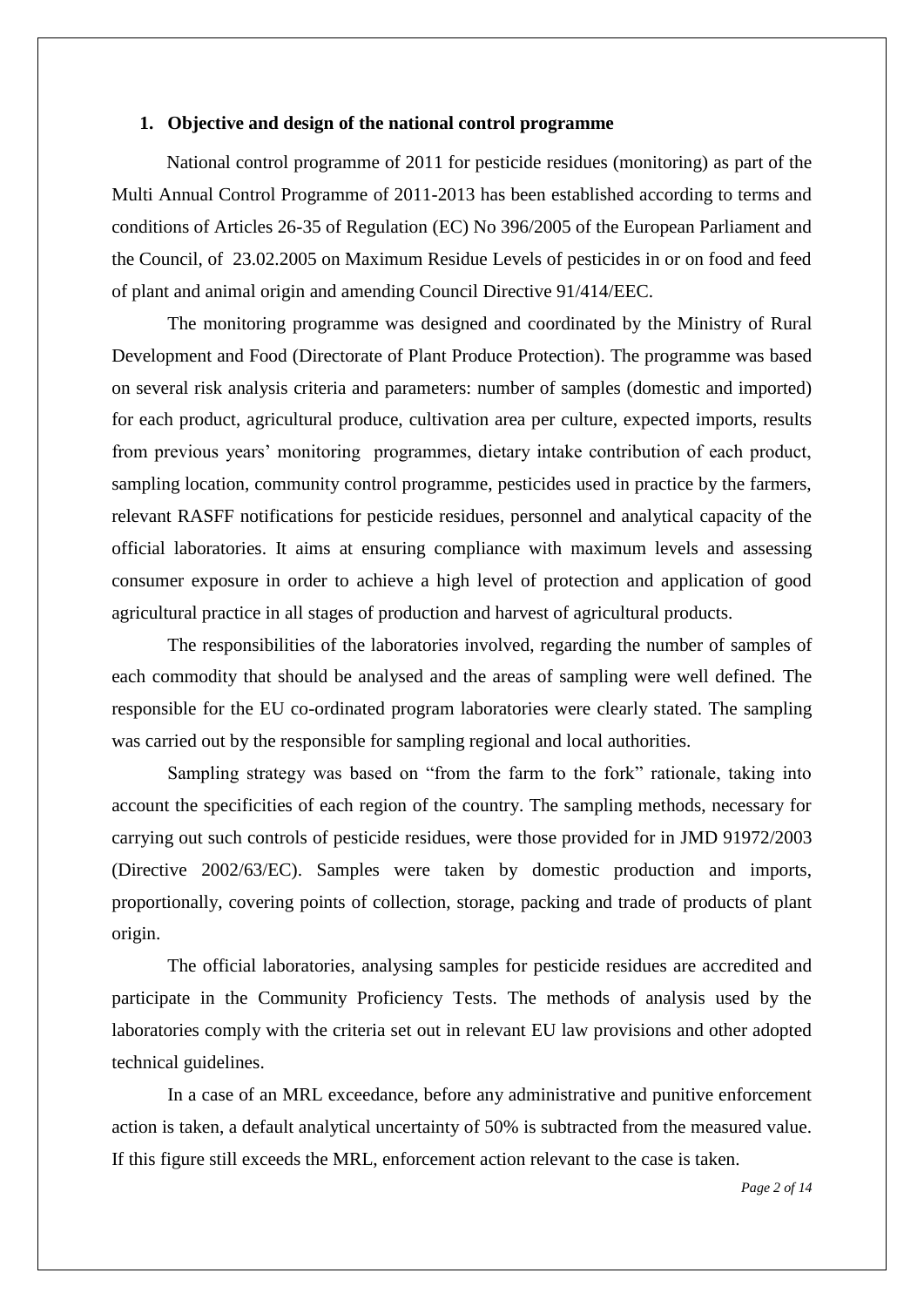**2. Key findings, interpretation of the results and comparability with the previous year results**

| <b>Category</b>      | <b>Total</b><br>of samples | number | <b>Number</b><br>samples<br>without<br>detectable<br>residues | of   | <b>Number of samples</b><br>with<br>or below EU MRL<br>or<br><b>MRL</b> is set | residues<br><b>at</b><br>for which no | <b>Number</b><br><b>Samples</b><br>residues<br>exceeding<br><b>MRL</b> | of<br>with<br>EU- |
|----------------------|----------------------------|--------|---------------------------------------------------------------|------|--------------------------------------------------------------------------------|---------------------------------------|------------------------------------------------------------------------|-------------------|
| Fruits<br>and        |                            |        |                                                               |      |                                                                                |                                       |                                                                        |                   |
| Vegetables           |                            | 2130   |                                                               | 1558 |                                                                                | 510                                   |                                                                        | 57                |
| Cereals              |                            | 30     |                                                               | 28   |                                                                                | 0                                     |                                                                        | 2                 |
| Origin<br>Plant      |                            |        |                                                               |      |                                                                                |                                       |                                                                        |                   |
| Processed products   |                            | 281    |                                                               | 232  |                                                                                | 48                                    |                                                                        |                   |
| <b>Baby Food</b>     |                            | 31     |                                                               | 31   |                                                                                | 0                                     |                                                                        | 0                 |
| of<br>Animal<br>Food |                            |        |                                                               |      |                                                                                |                                       |                                                                        |                   |
| origin               |                            | 72     |                                                               | 68   |                                                                                | 4                                     |                                                                        | 0                 |
| Feed                 |                            | 14     |                                                               | 6    |                                                                                | 8                                     |                                                                        | 0                 |
| <b>Total</b>         | Year<br>2010:<br>2380      | 2558   | Year<br>2010:<br>1774                                         | 1923 | Year<br>2010:<br>413                                                           | 570                                   | Year<br>2010:<br>57                                                    | 60                |

### **Surveillance**

# **Suspect**

| <b>Category</b>      | of samples           | <b>Total number</b> | <b>Number</b><br>samples<br>without<br>detectable<br>residues | of       | Number of samples<br>residues<br>with<br>or below EU MRL<br>for which no<br>or<br><b>MRL</b> is set | at             | <b>Number</b><br><b>Samples</b><br>residues<br>exceeding<br><b>MRL</b> | of<br>with<br>EU- |
|----------------------|----------------------|---------------------|---------------------------------------------------------------|----------|-----------------------------------------------------------------------------------------------------|----------------|------------------------------------------------------------------------|-------------------|
| Fruits<br>and        |                      |                     |                                                               |          |                                                                                                     |                |                                                                        |                   |
| Vegetables           |                      | 145                 |                                                               | 51       |                                                                                                     | 80             |                                                                        | 14                |
| Cereals              |                      | 1                   |                                                               |          |                                                                                                     | 0              |                                                                        | $\Omega$          |
| Origin<br>Plant      |                      |                     |                                                               |          |                                                                                                     |                |                                                                        |                   |
| Processed products   |                      | 4                   |                                                               | 3        |                                                                                                     |                |                                                                        | 0                 |
| <b>Baby Food</b>     |                      | $\mathbf 0$         |                                                               | 0        |                                                                                                     | 0              |                                                                        | 0                 |
| Animal<br>Food<br>of |                      |                     |                                                               |          |                                                                                                     |                |                                                                        |                   |
| origin               |                      | 0                   |                                                               | $\Omega$ |                                                                                                     | $\Omega$       |                                                                        | 0                 |
| Feed                 |                      | 7                   |                                                               | 5        |                                                                                                     | $\overline{2}$ |                                                                        | 0                 |
| <b>Total</b>         | Year<br>2010:<br>164 | 157                 | Year<br>2010:<br>66                                           | 60       | Year<br>2010:<br>79                                                                                 | 83             | Year<br>2010:<br>19                                                    | 14                |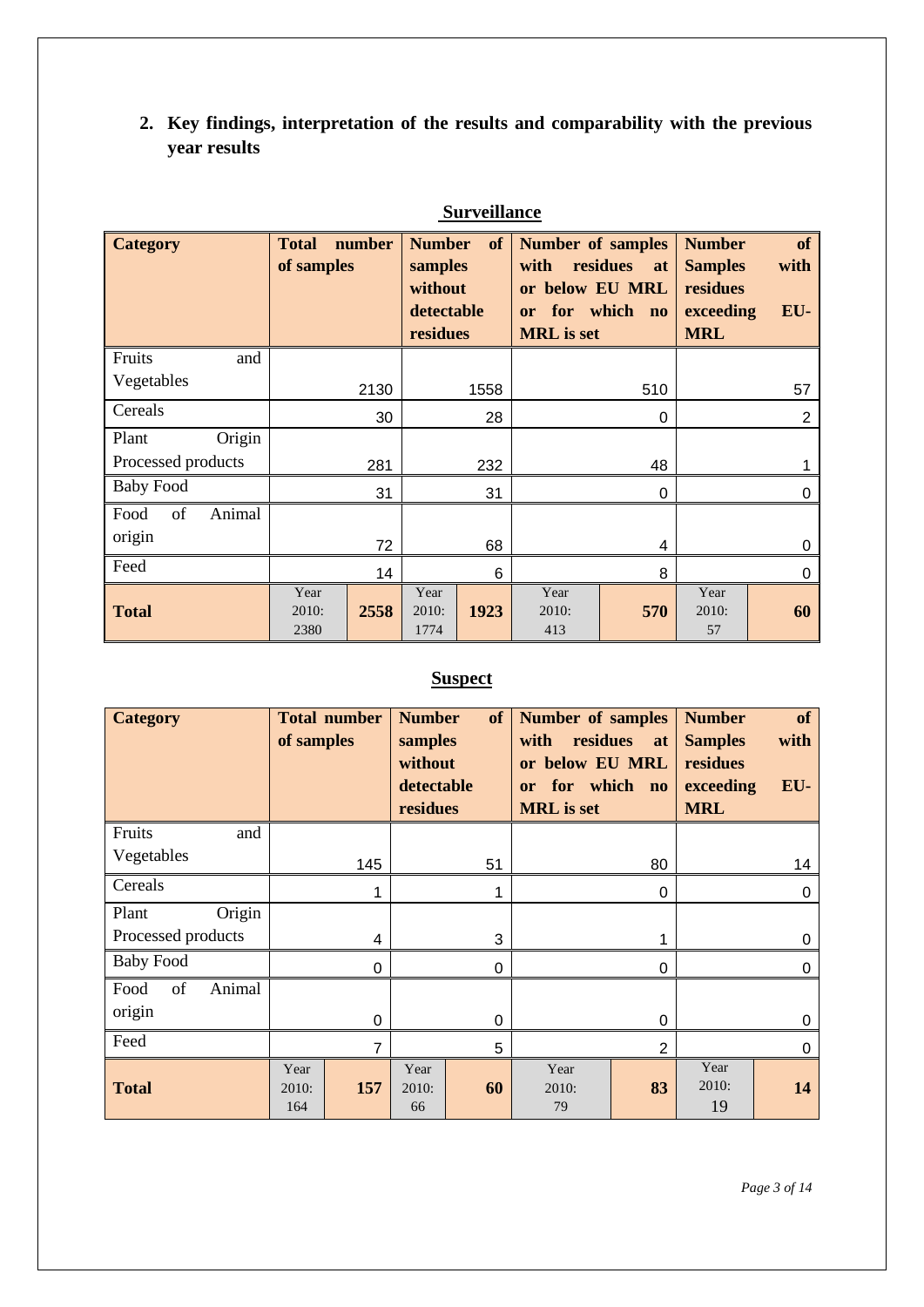### **3. Non-compliant samples: Possible reasons and Actions taken**

In 2011, from the 2558 surveillance samples analysed, 60 samples (2.34%) were exceeding the EU MRLs and 34 samples were non compliant (1.33%). In 2010, 78 samples out of 2380 (3.27%) were exceeding the EU MRLs.

Regarding suspect samples, in 2011 14 samples out of 157 were exceeding the EU MRLs (8.9%) while in 2010 19 samples out of 164 were exceeding the EU MRLs (11.6%).

Analytical information about the samples and the actions taken regarding non compliant samples and unauthorised uses (for compliant and non compliant samples) are given at the tables below (Tables 1 and 2).

A separate table (Table 3) provides information on RASFF notifications.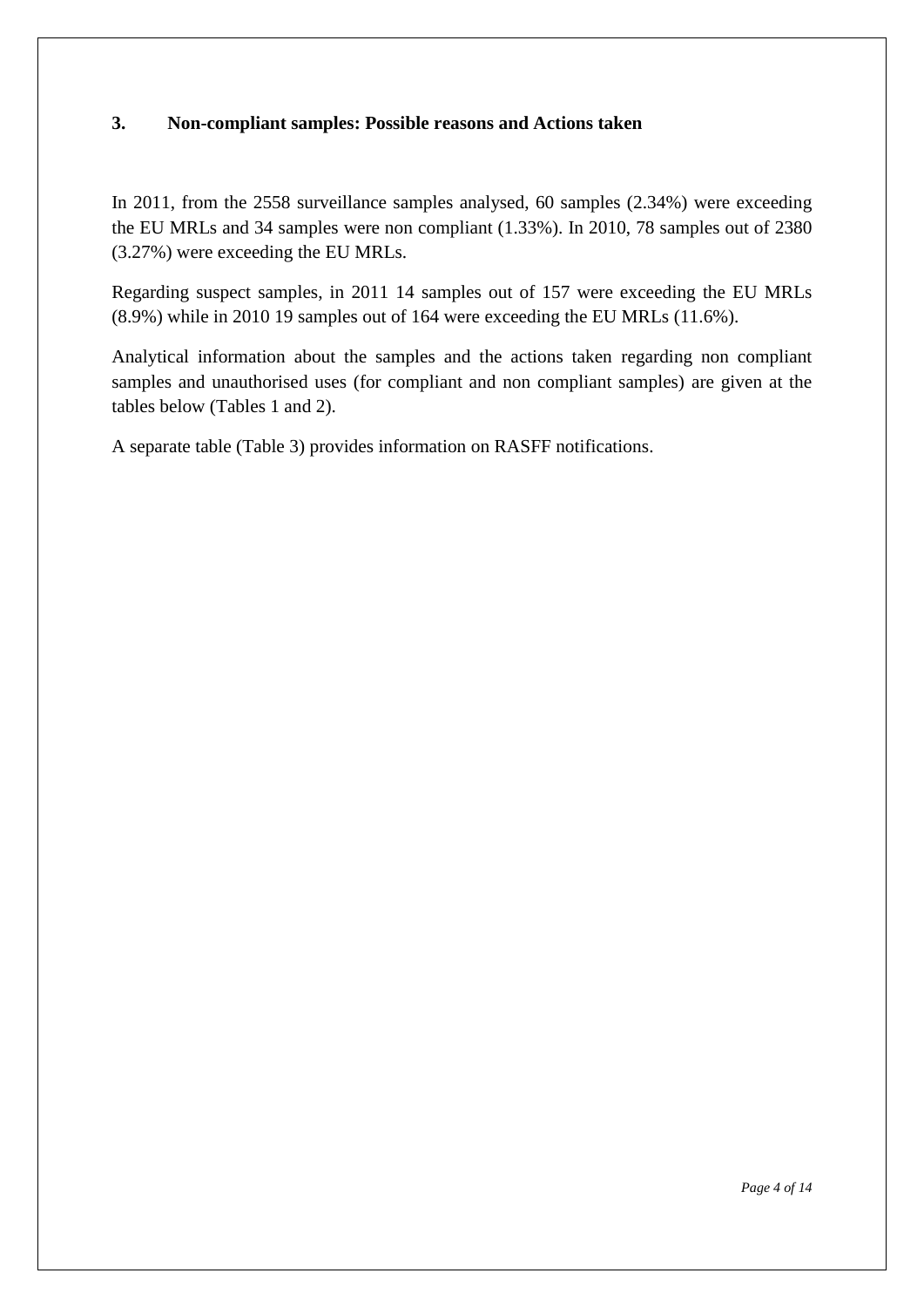**Table 1: Non Compliant Samples for which administrative actions were taken.**

|                |               |                          |                                                | <b>Reason for MRL non</b>                           |                      |
|----------------|---------------|--------------------------|------------------------------------------------|-----------------------------------------------------|----------------------|
| a/a            | LabSampCode   | <b>Product</b>           | <b>Residue</b>                                 | compliance                                          | <b>Note</b>          |
|                |               |                          | dimethoate (sum of dimethoate and<br>omethoate |                                                     |                      |
| 1              | GR-002-11-433 | <b>Apples</b>            | expressed<br>as<br>dimethoate)                 | Reason unknown                                      | Imported<br>(Serbia) |
|                |               |                          | dimethoate (sum of dimethoate and              |                                                     |                      |
|                |               |                          | omethoate<br>expressed<br>as                   | GAP<br>not respected<br>Not                         |                      |
| $\overline{2}$ | GR-007-11-148 | <b>Apples</b>            | dimethoate)                                    | authorized use                                      |                      |
|                |               |                          |                                                | Not<br>GAP<br>not respected                         |                      |
| 3              | GR-001-11-263 | <b>Beans</b> (with pods) | acetamiprid                                    | authorized use                                      |                      |
|                |               |                          |                                                | GAP<br>Not<br>not respected                         |                      |
| 4              | GR-001-11-812 | <b>Beans</b> (with pods) | dimethomorph, pyraclostrobin                   | authorized use                                      |                      |
|                |               |                          |                                                | Not<br>GAP<br>not respected                         |                      |
| 5              | GR-002-11-146 | <b>Beans</b> (with pods) | chlorpyrifos                                   | authorized use                                      |                      |
|                |               |                          |                                                | GAP<br>respected:<br>not                            |                      |
|                |               |                          |                                                | and/or<br>application<br>rate                       |                      |
|                |               |                          |                                                | application<br>method<br>not                        |                      |
| 6              | GR-001-11-023 | <b>Carrots</b>           | chlorpyrifos                                   | respected                                           |                      |
|                |               |                          |                                                | <b>GAP</b><br>respected:<br>not                     |                      |
|                |               |                          |                                                | and/or<br>application<br>rate                       |                      |
|                |               |                          |                                                | application<br>method<br>not                        |                      |
| 7              | GR-001-11-103 | <b>Cucumbers</b>         | oxamyl                                         | respected                                           |                      |
|                | GR-002-11-056 | <b>Cucumbers</b>         |                                                | Reason unknown                                      | Imported             |
| 8              |               |                          | procymidone                                    |                                                     | (Jordan)             |
|                |               |                          |                                                | <b>GAP</b><br>respected:<br>not<br>and/or           |                      |
|                |               |                          |                                                | application<br>rate<br>application<br>method<br>not |                      |
| 9              | GR-002-11-323 | <b>Cucumbers</b>         | oxamyl                                         | respected                                           |                      |
|                |               |                          |                                                |                                                     | Imported             |
| 10             | GR-004-11-159 | <b>Cucumbers</b>         | procymidone                                    | Reason unknown                                      | (Bulgaria)           |

*Page 5 of 14*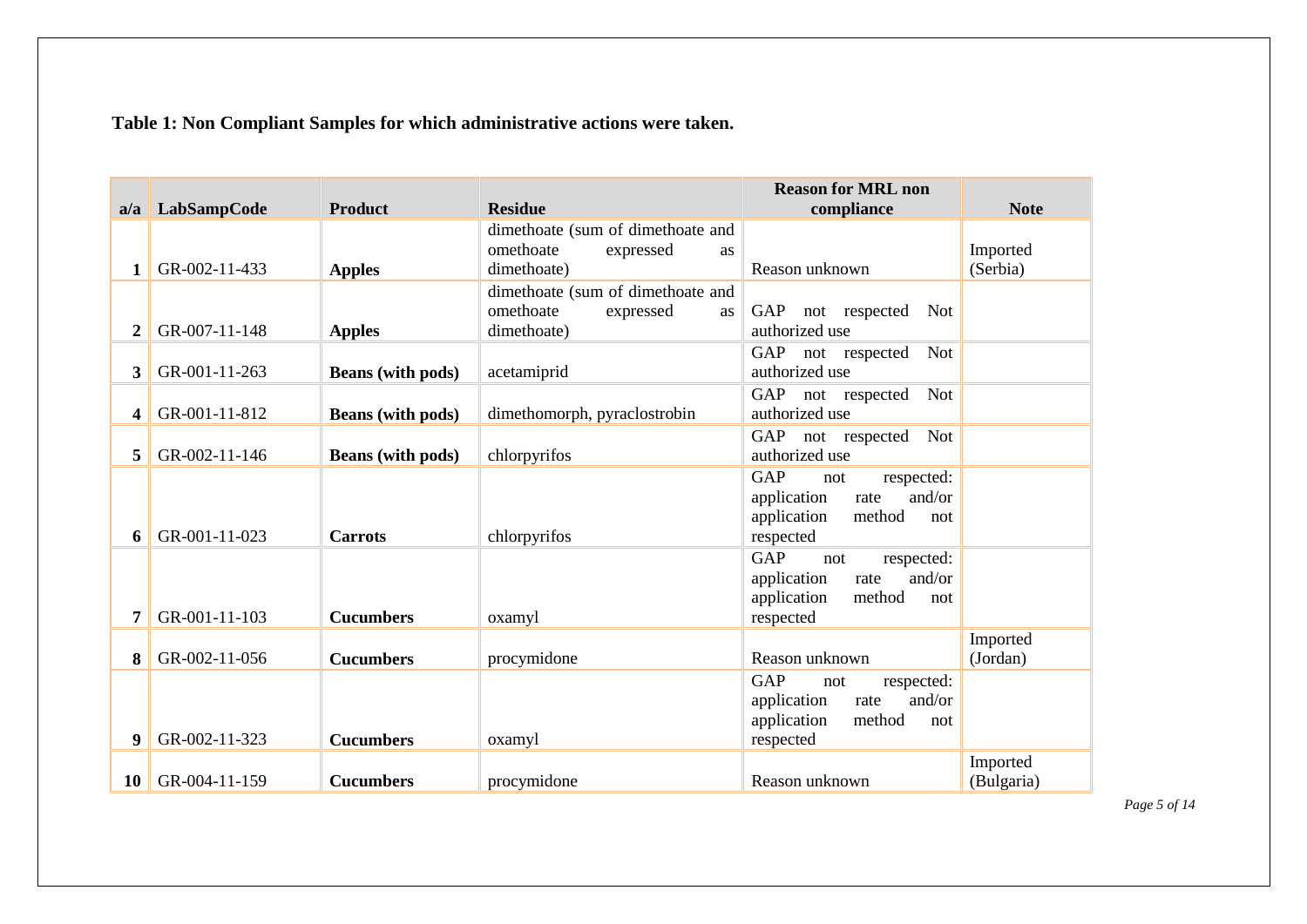|    |               |                     | dimethoate (sum of dimethoate and      |                                 |                |
|----|---------------|---------------------|----------------------------------------|---------------------------------|----------------|
|    |               |                     | omethoate<br>expressed<br>as           | GAP not respected<br><b>Not</b> |                |
| 11 | GR-005-11-003 | <b>Cucumbers</b>    | dimethoate)                            | authorized use                  |                |
|    |               |                     |                                        | GAP not respected:<br>not       |                |
| 12 | GR-007-11-104 | <b>Cucumbers</b>    | dichlorvos                             | authorized                      |                |
|    |               |                     |                                        | GAP not respected:<br>not       |                |
| 13 | GR-002-11-059 | Lettuce             | chlorothalonil                         | authorized use                  |                |
|    |               |                     |                                        | GAP not respected:<br>not       |                |
| 14 | GR-007-11-118 | Lettuce             | methamidophos                          | authorized                      |                |
|    |               |                     |                                        | GAP not respected:<br>not       |                |
| 15 | GR-007-11-132 | Lettuce             | penconazole                            | authorized use                  |                |
|    |               |                     | indoxacarb as sum of the isomers S     | GAP not respected:<br>not       |                |
| 16 | GR-002-11-245 | Okra, ladys fingers | and R                                  | authorized use                  |                |
|    |               |                     |                                        | GAP<br>respected:<br>not        |                |
|    |               |                     |                                        | and/or<br>application<br>rate   |                |
|    |               |                     |                                        | application<br>method<br>not    |                |
| 17 | GR-005-11-096 | <b>Peaches</b>      | captan/folpet (sum)                    | respected                       |                |
|    |               |                     |                                        |                                 | Imported       |
| 18 | GR-001-11-177 | <b>Pears</b>        | chlormequat                            | Reason unknown                  | (Italy)        |
|    |               |                     |                                        |                                 | Imported       |
| 19 | GR-001-11-097 | <b>Peppers</b>      | ethion                                 | Reason unknown                  | (Egypt)        |
|    |               |                     | formetanate (Sum of formetanate        |                                 |                |
|    |               |                     | and<br>its<br>salts<br>expressed<br>as | GAP not respected:<br>not       |                |
| 20 | GR-002-11-275 | <b>Peppers</b>      | formetanate (hydrochloride))           | authorized use                  |                |
|    |               |                     |                                        |                                 | Administrative |
|    |               |                     |                                        |                                 | actions<br>in  |
| 21 | GR-001-11-435 | <b>Rice</b>         | bromide ion                            | Reason unknown                  | progress       |
|    |               |                     |                                        | GAP not respected:<br>not       |                |
| 22 | GR-001-11-165 | <b>Spinach</b>      | acrinathrin                            | authorized use                  |                |
|    |               |                     |                                        |                                 | Administrative |
|    |               |                     |                                        | GAP<br>not respected:<br>not    | actions<br>in  |
| 23 | GR-001-11-492 | <b>Spinach</b>      | clothianidin                           | authorized use                  | progress       |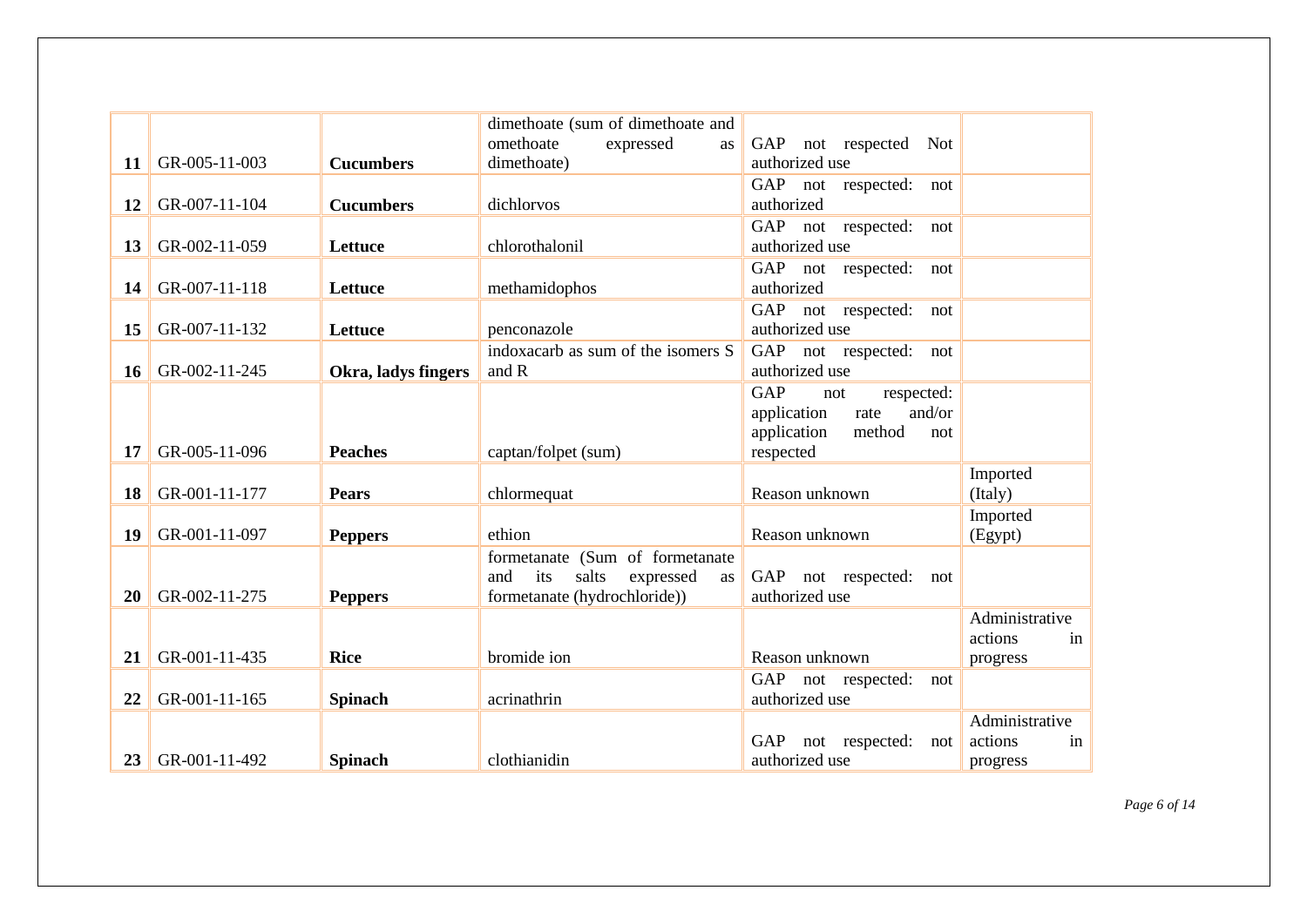| 24 | GR-002-11-110 | <b>Spinach</b>                           | imidacloprid                                                                                                                                                                                                                                                                                                                     | Reason unknown                              | Imported<br>(Turkey)                        |
|----|---------------|------------------------------------------|----------------------------------------------------------------------------------------------------------------------------------------------------------------------------------------------------------------------------------------------------------------------------------------------------------------------------------|---------------------------------------------|---------------------------------------------|
| 25 | GR-002-11-133 | <b>Spinach</b>                           | chlorpyrifos                                                                                                                                                                                                                                                                                                                     | GAP not respected:<br>not<br>authorized use |                                             |
| 26 | GR-009-11-033 | <b>Spinach</b>                           | chlorpyrifos                                                                                                                                                                                                                                                                                                                     | GAP not respected:<br>not<br>authorized use |                                             |
| 27 | GR-001-11-108 | (New<br><b>Spinach</b><br><b>Zealand</b> | clothianidin                                                                                                                                                                                                                                                                                                                     | GAP not respected:<br>not<br>authorized use | Administrative<br>actions<br>in<br>progress |
| 28 | GR-001-11-016 | Vine leaves (grape<br>leaves)            | fenpyroximate, lufenuron                                                                                                                                                                                                                                                                                                         |                                             |                                             |
|    |               | Vine leaves (grape                       | boscalid.<br>azoxystrobin,<br>cypermethrin<br>(cypermethrin<br>including<br>other<br>mixtures<br>of<br>of<br>constituent<br>isomers<br>(sum)<br>isomers), cyprodinil,<br>fenarimol.<br>flufenoxuron,<br>hexaconazole,<br>lambda-cyhalothrin,<br>methoxyfenozide,<br>myclobutanil,<br>penconazole,<br>propargite,<br>$\sim$       |                                             | Imported                                    |
| 29 | GR-001-11-049 | leaves)                                  | pyrimethanil, trifloxystrobin,                                                                                                                                                                                                                                                                                                   | Reason unknown                              | (Turkey)                                    |
| 30 | GR-001-11-050 | Vine leaves (grape<br>leaves)            | azoxystrobin,<br>boscalid,<br>cypermethrin<br>(cypermethrin<br>including<br>other<br>mixtures<br>of<br>constituent<br>isomers<br>of<br>(sum)<br>isomers), cyprodinil, flufenoxuron,<br>kresoxim-methyl,<br>methoxyfenozide,<br>myclobutanil,<br>penconazole,<br>procymidone,<br>propargite,<br>pyrimethanil,<br>trifloxystrobin, | Reason unknown                              | Imported<br>(Turkey)                        |
| 31 | GR-001-11-051 | Vine leaves (grape<br>leaves)            | azoxystrobin, boscalid, flusilazole,<br>kresoxim-methyl,<br>lambda-                                                                                                                                                                                                                                                              | Reason unknown                              | Imported<br>(Turkey)                        |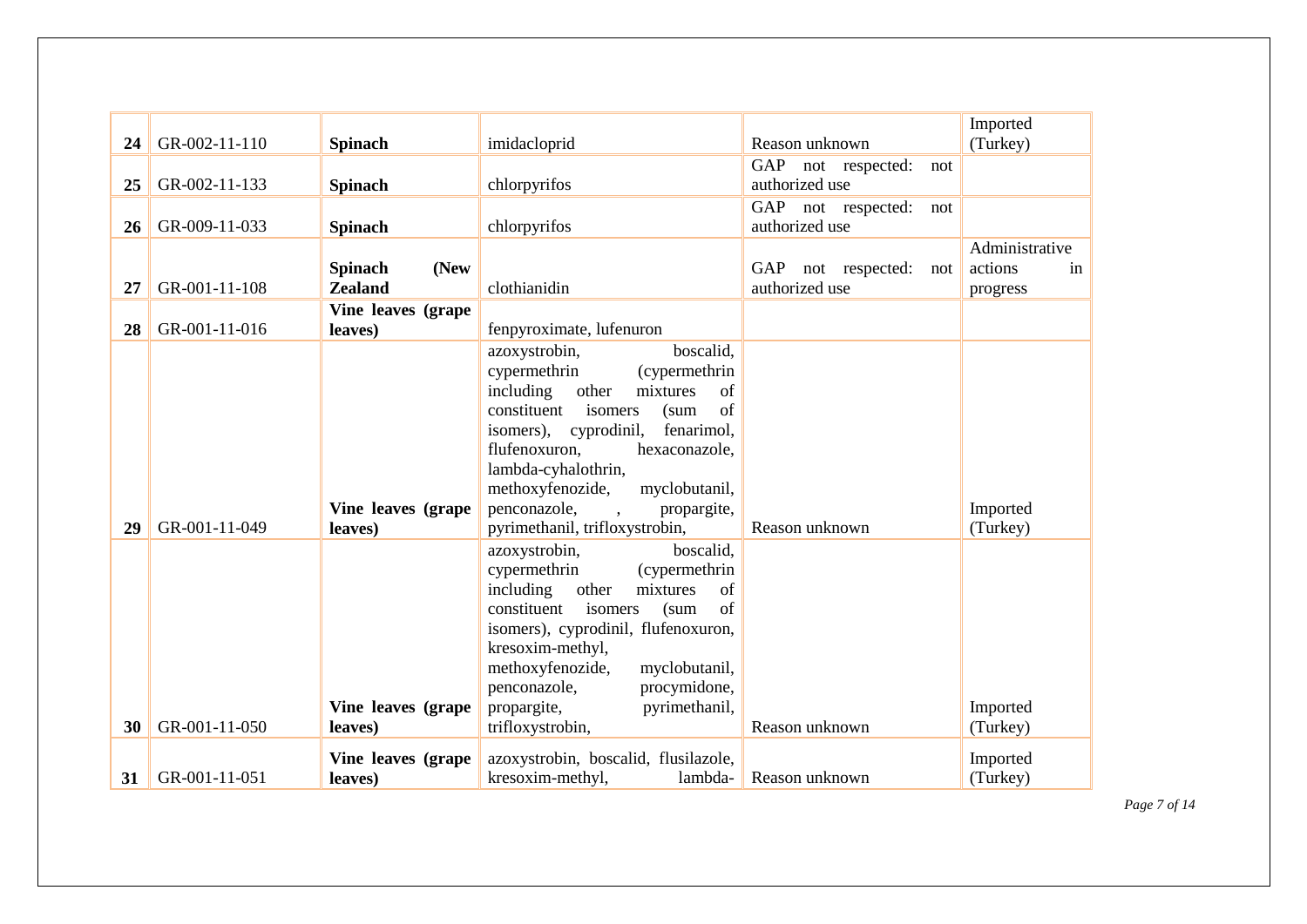|    |               |                               | cyhalothrin,<br>methoxyfenozide,      |                               |                            |
|----|---------------|-------------------------------|---------------------------------------|-------------------------------|----------------------------|
|    |               |                               | myclobutanil,<br>propargite,          |                               |                            |
|    |               |                               | pyrimethanil, trifloxystrobin         |                               |                            |
|    |               |                               |                                       |                               | Imported                   |
|    |               |                               | ethion,<br>fenproparthrin,<br>lambda- |                               | (Turkey)<br>Administrative |
| 32 | GR-001-11-197 | Vine leaves (grape<br>leaves) | cyhalothrin                           | Reason unknown                |                            |
|    |               |                               |                                       |                               | in progress                |
|    |               |                               |                                       | GAP<br>not respected:<br>not  |                            |
| 33 | GR-008-11-083 | <b>Table Grapes</b>           | methamidophos                         | authorized use                |                            |
|    |               |                               |                                       | GAP not respected:<br>not     |                            |
| 34 | GR-008-11-084 | <b>Table grapes</b>           | methamidophos                         | authorized use                |                            |
|    |               |                               |                                       | and/or<br>application<br>rate |                            |
|    |               |                               |                                       | method<br>application<br>not  |                            |
| 35 | GR-001-11-192 | cucumber                      | oxamyl                                | respected                     |                            |
|    |               |                               |                                       |                               | <b>Imported</b>            |
| 36 | GR-001-11-106 | okra                          | acephate, triazophos                  | Reason unknown                | (India)                    |
|    |               |                               |                                       |                               | <b>Imported</b>            |
| 37 | GR-001-11-172 | pears                         | chlormequat                           | Reason unknown                | (Italy)                    |
|    |               |                               |                                       |                               | <b>Imported</b>            |
| 38 | GR-001-11-200 | pepper                        | clofentezine, chlormequat             | Reason unknown                | (Turkey)                   |
|    |               |                               |                                       |                               | <b>Imported</b>            |
| 39 | GR-002-11-093 | pepper                        | procymidone                           | Reason unknown                | (Turkey)                   |
|    |               |                               |                                       |                               | <b>Imported</b>            |
|    |               |                               |                                       |                               | (Turkey)                   |
|    |               |                               |                                       |                               | <b>Administrative</b>      |
|    |               |                               |                                       |                               | actions<br>in              |
| 40 | GR-002-11-151 | pepper                        | methomyl                              | Reason unknown                | progress                   |

*Page 8 of 14*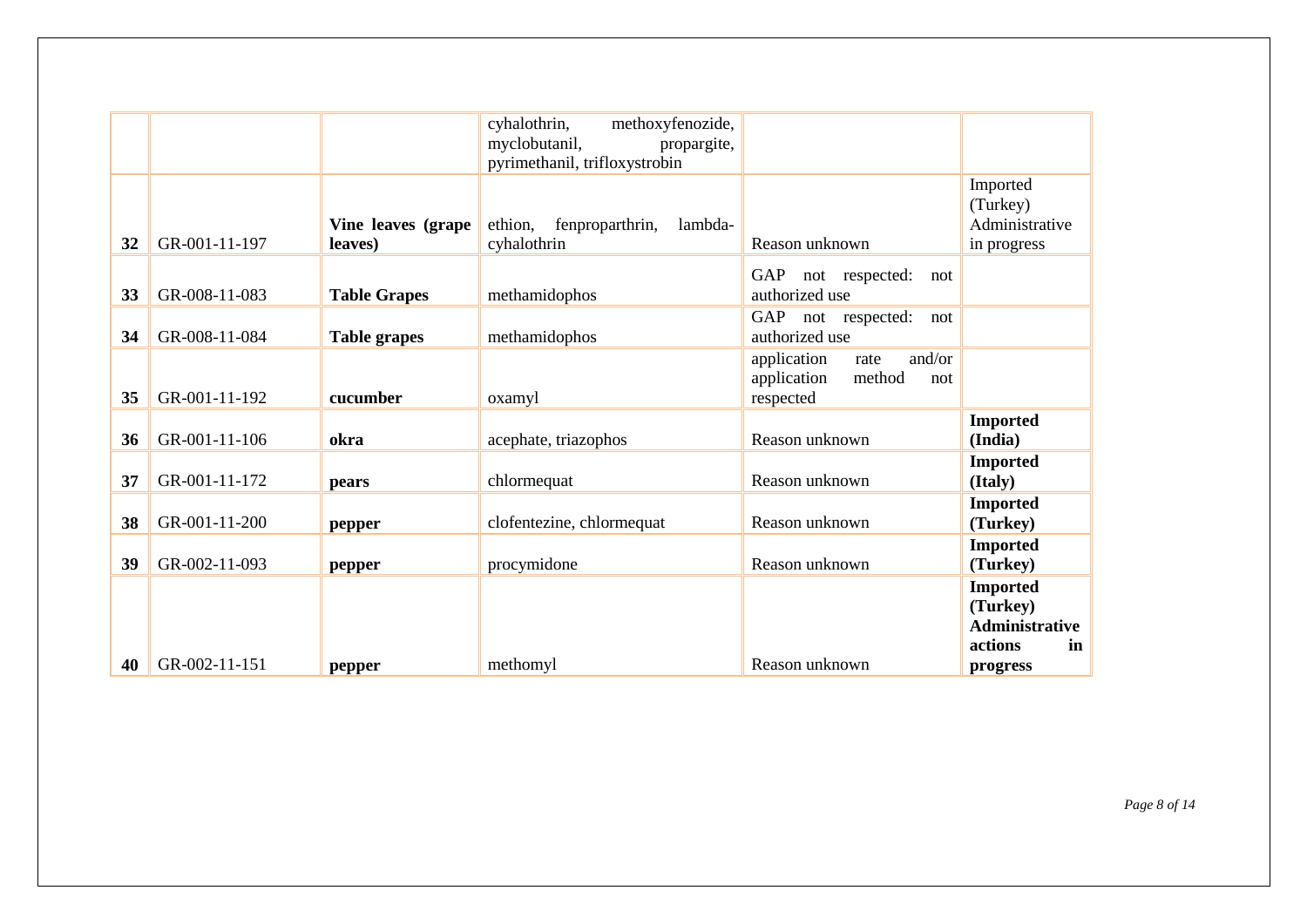**Table 2:** Not authorised uses for which administrative actions were taken.

|                 | labSampCode   | <b>Product</b>        | <b>Residue</b> | <b>Reason of non-authorised pesticide</b>                                  | <b>Note</b> |
|-----------------|---------------|-----------------------|----------------|----------------------------------------------------------------------------|-------------|
|                 | GR-002-11-59  | lettuce               | chlorothalonil | GAP not respected – use of pesticide non authorised on the specific crop   |             |
| 2               | GR-001-11-113 | lettuce               | metalaxyl      | GAP not respected $-$ use of pesticide non authorised on the specific crop |             |
| 3               | GR-001-11-161 | spinach               | acrinathrin    | GAP not respected $-$ use of pesticide non authorised on the specific crop |             |
| 4               | GR-001-11-64  | bean                  | imidacloprid   | GAP not respected – use of pesticide non authorised on the specific crop   |             |
|                 |               |                       | myclobutanil   |                                                                            |             |
| 5 <sup>1</sup>  | GR-005-11-03  | cucumber              | dimethoate     | GAP not respected $-$ use of pesticide non authorised on the specific crop |             |
|                 |               |                       | fosthiazate    |                                                                            |             |
| 6 <sup>1</sup>  | GR-002-11-133 | spinach               | chlorpyrifos   | GAP not respected $-$ use of pesticide non authorised on the specific crop |             |
|                 | GR-001-11-165 | spinach               | acrinathrin    | GAP not respected – use of pesticide non authorised on the specific crop   |             |
| 8               | GR-002-11-190 | cherry                | bifenthrin     | GAP not respected – use of pesticide non authorised on the specific crop   |             |
| 9               | GR-005-11-22  | cherry                | l-cyhalothrin  | GAP not respected – use of pesticide non authorised on the specific crop   |             |
| 10 <sup>1</sup> | GR-009-11-5   | spinach               | cypermethrin   | GAP not respected – use of pesticide non authorised on the specific crop   |             |
| 11              | GR-002-11-222 | apricot               | tebuconazole   | GAP not respected – use of pesticide non authorised on the specific crop   |             |
| 12              | GR-002-11-223 | apricot               | tebuconazole   | GAP not respected – use of pesticide non authorised on the specific crop   |             |
| 13              | GR-002-11-221 | apricot               | tebuconazole   | GAP not respected $-$ use of pesticide non authorised on the specific crop |             |
| 14              | GR-001-11-264 | orange                | dimethomorph   | GAP not respected – use of pesticide non authorised on the specific crop   |             |
| 15              | GR-005-11-32  | cherry                | bifenthrin     | GAP not respected $-$ use of pesticide non authorised on the specific crop |             |
| 16 <sup>1</sup> | GR-007-11-54  | peas                  | chlorpyrifos   | GAP not respected – use of pesticide non authorised on the specific crop   |             |
| 17              | GR-001-11-268 | orange                | dimethomorph   | GAP not respected $-$ use of pesticide non authorised on the specific crop |             |
| 18              | GR-009-11-9   | spinach               | cypermethrin   | GAP not respected $-$ use of pesticide non authorised on the specific crop |             |
| 19              | GR-002-11-245 | okra                  | indoxacarb     | GAP not respected – use of pesticide non authorised on the specific crop   |             |
| 20              | GR-002-11-192 | cherry                | bifenthrin     | GAP not respected $-$ use of pesticide non authorised on the specific crop |             |
| 21              | GR-001-11-313 | cauliflower           | famoxadone     | GAP not respected – use of pesticide non authorised on the specific crop   |             |
|                 |               | plants                | Linuron        |                                                                            |             |
| 22              | GR-001-11-314 | cauliflower<br>plants | famoxadone     | GAP not respected – use of pesticide non authorised on the specific crop   |             |

*Page 9 of 14*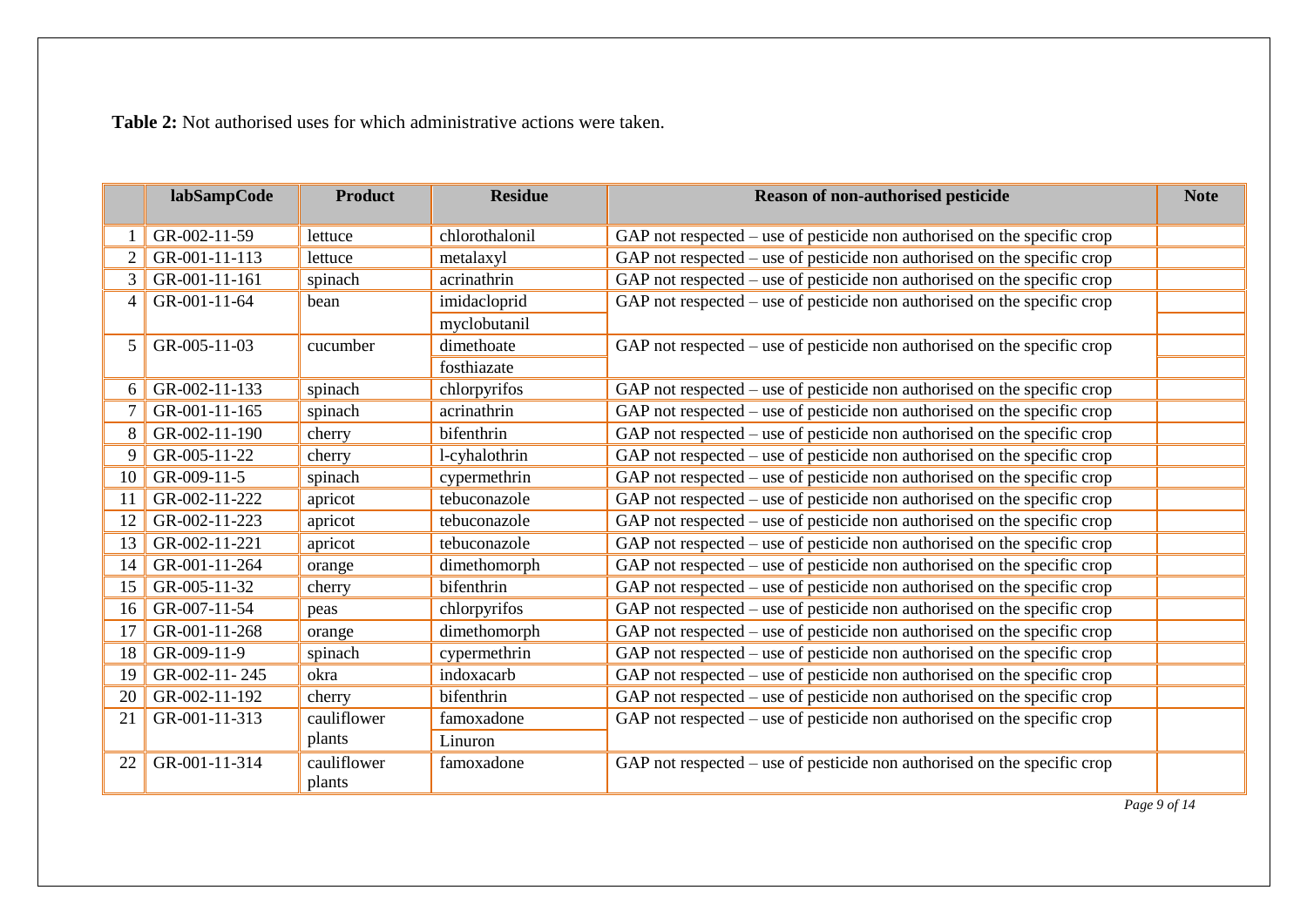| 23              | GR-005-11-59     | cucumber<br>greenhouse    | dieldrin           | GAP not respected $-$ use of pesticide non authorised on all crops         |
|-----------------|------------------|---------------------------|--------------------|----------------------------------------------------------------------------|
| 24              | GR-002-11-246    | cucumber<br>greenhouse    | dieldrin           | GAP not respected $-$ use of pesticide non authorised on all crops         |
| 25              | GR-009-11-15     | spinach                   | cypermethrin       | GAP not respected $-$ use of pesticide non authorised on the specific crop |
| 26              | GR-009-11-8      | spinach                   | cypermethrin       | GAP not respected – use of pesticide non authorised on the specific crop   |
| 27              | GR-001-11-263    | bean with pods            | acetamiprid        | $GAP$ not respected – use of pesticide non authorised on the specific crop |
| 28              | GR-005-11-17     | squash                    | endosulfan         | GAP not respected $-$ use of pesticide non authorised on all crops         |
| 29              | GR-001-11-501    | cucumber                  | dieldrin           | GAP not respected $-$ use of pesticide non authorised on all crops         |
| 30              | GR-002-11-323    | cucumber                  | oxamyl             | $GAP$ not respected – use of pesticide non authorised on the specific crop |
| 31              | GR-002-11-316    | peppers                   | Fenbuconazole      | $GAP$ not respected – use of pesticide non authorised on the specific crop |
|                 |                  |                           | formetanate        |                                                                            |
| 32              | GR-001-11-573    | tomato shoots &<br>plants | cyfluthrin         | $GAP$ not respected – use of pesticide non authorised on the specific crop |
| 33              | GR-001-11-546    | cotton plants             | thiodicarb         | GAP not respected – use of pesticide non authorised on all crops           |
| 34              | GR-001-11-609    | olives                    | chlorpyrifos       | GAP not respected $-$ use of pesticide non authorised on the specific crop |
| 35              | GR-001-11-46     | oranges                   | dimethoate         | GAP not respected $-$ use of pesticide non authorised on the specific crop |
| 36              | GR-008-11-107    | cucumber                  | ethoprophos        | $GAP$ not respected – use of pesticide non authorised on the specific crop |
| 37              | GR-001-11-518    | cotton plants             | flufenoxuron       | $GAP$ not respected – use of pesticide non authorised on the specific crop |
| 38              | GR-007-11-132    | lettuce                   | penconazole        | $GAP$ not respected – use of pesticide non authorised on the specific crop |
| 39              | GR-001-11-499    | squash                    | endosulfan         | GAP not respected – use of pesticide non authorised on all crops           |
| 40 <sup>°</sup> | GR-007-11-104    | cucumber                  | dichlorvos         | GAP not respected $-$ use of pesticide non authorised on all crops         |
|                 |                  | lettuce leaves &          | carbendazim        | GAP not respected – use of pesticide non authorised on all crops           |
| 41              | GR-001-11-904    | plants                    | chlorpyrifos       | $GAP$ not respected – use of pesticide non authorised on the specific crop |
|                 |                  |                           | thiophanate methyl |                                                                            |
|                 |                  |                           | paclobutrazol      | GAP not respected $-$ use of pesticide non authorised on all crops         |
|                 |                  |                           | fenbuconazole      |                                                                            |
| 42              | GR-001-11-906    | tomato leaves             | myclobutanil       | GAP not respected $-$ use of pesticide non authorised on the specific crop |
|                 |                  |                           | penconazole        |                                                                            |
|                 |                  |                           | trifloxystrobin    |                                                                            |
|                 | 43 GR-007-11-118 | lettuce                   | methamidophos      | GAP not respected $-$ use of pesticide non authorised on all crops         |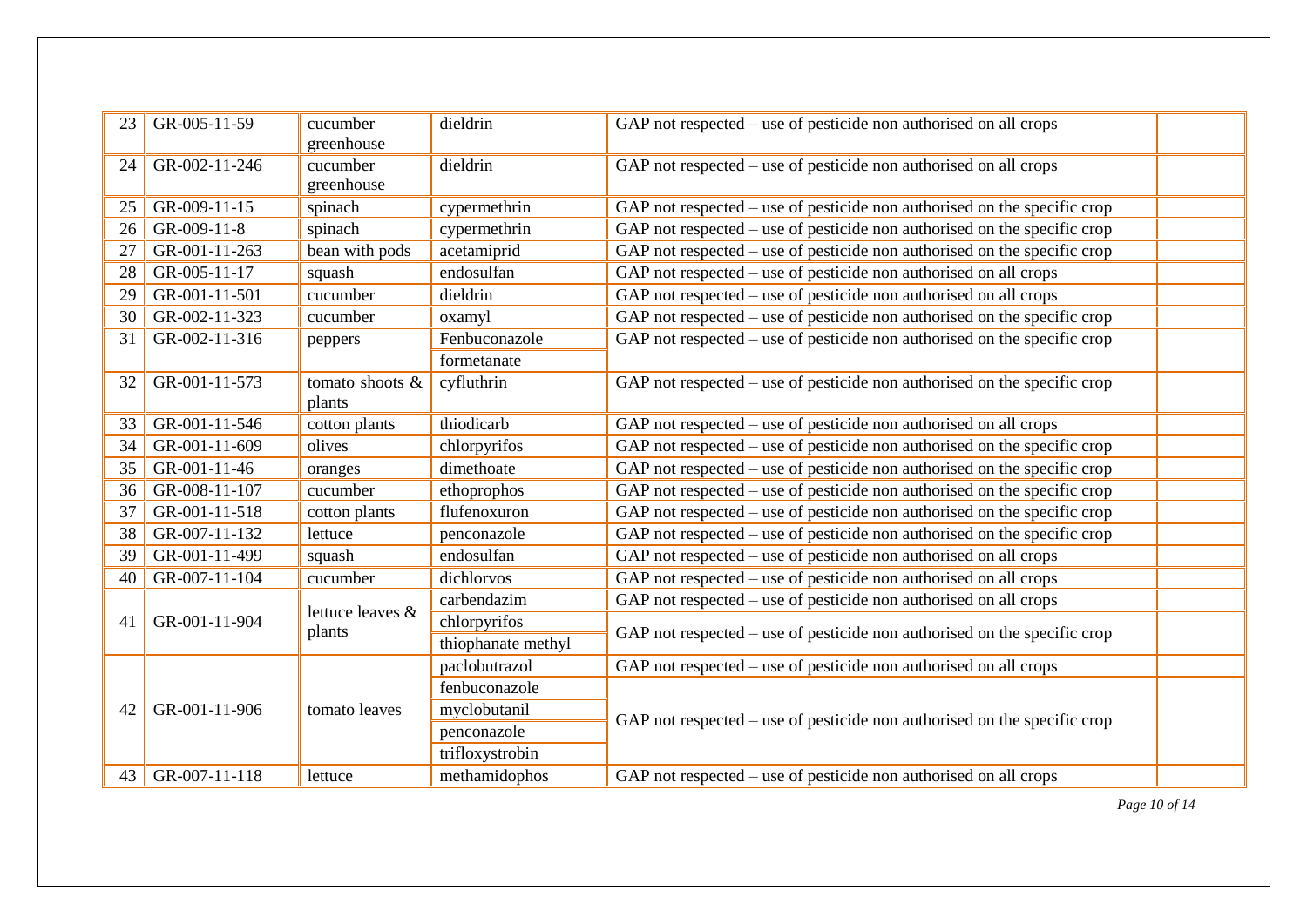|    |                |                | propamocarb        |                                                                            |                           |
|----|----------------|----------------|--------------------|----------------------------------------------------------------------------|---------------------------|
| 44 | GR-001-11-812  | beans with pod | dimethomorph       | GAP not respected $-$ use of pesticide non authorised on the specific crop |                           |
|    |                |                | pyraclostrobin     |                                                                            |                           |
| 45 | GR-009-11-32   | spinach        | chlorprifos        | GAP not respected $-$ use of pesticide non authorised on the specific crop |                           |
|    |                |                | cypermethrin       |                                                                            |                           |
| 46 | GR-008-11-083  | table grapes   | methamidophos      | GAP not respected – use of pesticide non authorised on all crops           |                           |
| 47 | GR-008-11-084  | table grapes   | methamidophos      | GAP not respected $-$ use of pesticide non authorised on all crops         |                           |
| 48 | GR-009-11-33   | spinach        | chlorpyrifos       | GAP not respected $-$ use of pesticide non authorised on the specific crop |                           |
|    |                |                | cypermethrin       |                                                                            |                           |
| 49 | GR-001-11-491  | beans          | azoxystrobin       | $GAP$ not respected – use of pesticide non authorised on the specific crop |                           |
| 50 | GR-007-11-120  | lettuce        | bifenthrin         | GAP not respected $-$ use of pesticide non authorised on the specific crop |                           |
| 51 | GR-007-11-148  | apples         | dimethoate         | GAP not respected – use of pesticide non authorised on the specific crop   |                           |
| 52 | GR-001-11-1043 | spinach        | boscalid           | GAP not respected $-$ use of pesticide non authorised on the specific crop |                           |
| 53 | GR-009-11-017  | spinach        | cypermethrin       | GAP not respected $-$ use of pesticide non authorised on the specific crop |                           |
| 54 | GR-001-11-639  | beans with pod | difenoconazole     | GAP not respected $-$ use of pesticide non authorised on the specific crop |                           |
| 55 | GR-005-11-211  | kiwi           | chlorpyrifos       | GAP not respected $-$ use of pesticide non authorised on the specific crop |                           |
|    |                |                | dimethomorph       |                                                                            | Administra                |
| 56 | GR-002-11-470  | beans          | pyraclostrobin     | $GAP$ not respected – use of pesticide non authorised on the specific crop | tive actions              |
| 57 | GR-009-11-42   | spinach        | chlorpyrifos       | GAP not respected $-$ use of pesticide non authorised on the specific crop | in progress               |
|    |                |                |                    |                                                                            | Administra                |
| 58 | GR-006-11-92   | melon          | cypermethrin       | GAP not respected $-$ use of pesticide non authorised on the specific crop | tive actions              |
|    |                |                |                    |                                                                            | in progress               |
|    |                |                |                    |                                                                            | Administra                |
| 59 | GR-009-11-38   | spinach        | cypermethrin       | $GAP$ not respected – use of pesticide non authorised on the specific crop | tive actions              |
|    |                |                |                    |                                                                            | in progress<br>Administra |
| 60 | GR-007-11-157  | mandarin       | dimethoate         | $GAP$ not respected – use of pesticide non authorised on the specific crop | tive actions              |
|    |                |                |                    |                                                                            | in progress               |
|    |                |                |                    |                                                                            | Administra                |
| 61 | GR-007-11-250  | olive oil      | endosulfan sulfate | GAP not respected – use of pesticide non authorised on all crops           | tive actions              |
|    |                |                |                    |                                                                            | in progress               |
| 62 | GR-009-11-56   | spinach        | cypermethrin       | GAP not respected – use of pesticide non authorised on the specific crop   | Administra                |

*Page 11 of 14*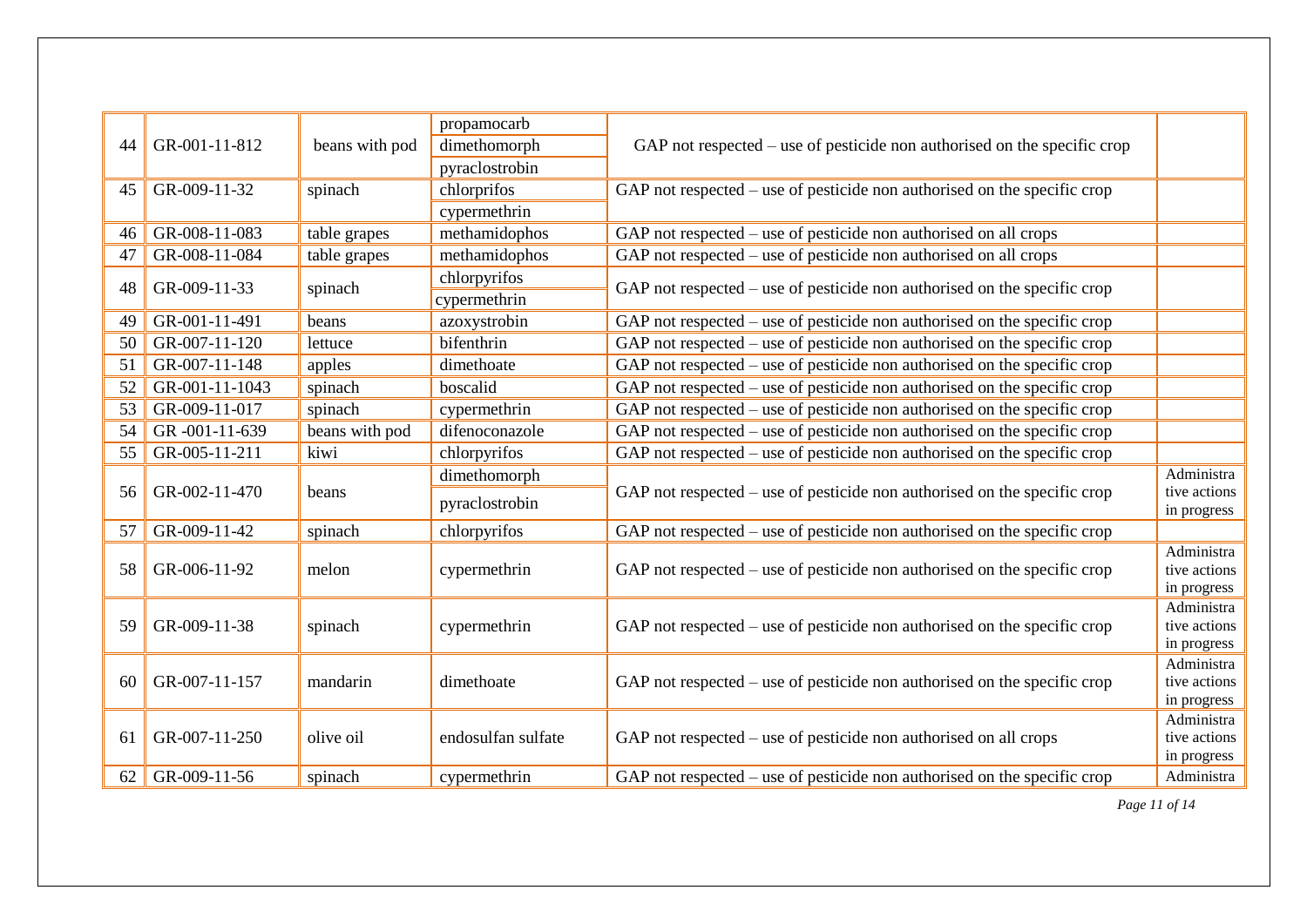|              |           |              |                                                                            | tive actions<br>in progress               |
|--------------|-----------|--------------|----------------------------------------------------------------------------|-------------------------------------------|
| GR-00711-276 | olive oil | :hlorpyrifos | GAP not respected $-$ use of pesticide non authorised on the specific crop | Admınıstra<br>tive actions<br>in progress |

## **Table 3 : Rasff notifications**

| <b>Pesticide</b> | <b>Crop</b> | <b>Sample</b><br>number | <b>Sample</b><br>origin | <b>Residue</b><br>level<br>(mg/kg) | <b>ARfD</b><br>(mg/kg)<br>bw) | ARfD $%$       | <b>Model used</b> | <b>RASFF</b> notification |
|------------------|-------------|-------------------------|-------------------------|------------------------------------|-------------------------------|----------------|-------------------|---------------------------|
| oxamyl           | cucumber    | GR-002-11-323           | <b>GR</b>               | 0.42                               | 0.001                         | 2456,1         | <b>PRIMO</b>      | 2011.1455                 |
| methomyl         | pepper      | GR-002-11-151           | ${\rm TR}$              | 0.24                               | 0.0025                        | 907            | <b>PRIMO</b>      | 2011.BES                  |
| acrinathrin      | spinach     | GR-001-11-165           | ${\rm GR}$              | 1.05                               | 0.01                          | 354,8          | <b>PRIMO</b>      | 2011.0657                 |
| dimethoate       | cucumber    | GR-005-11-003           | <b>GR</b>               | 0.172                              | 0.01                          | 150,9          | <b>PRIMO</b>      | 2011.0620                 |
| formetanate      | pepper      | GR-001-11-200           | ${\rm TR}$              | 1.6                                | 0.005                         | 3023           | <b>PRIMO</b>      | 2011.0621                 |
| procymidone      | pepper      | GR-001-11-093           | TR                      | 0.05                               | 0.012                         | 39,4           | <b>PRIMO</b>      | 2011.BAA                  |
| tetradifon       | pepper      | GR-002-11-034           | TR                      | 0.09                               | $\blacksquare$                | $\blacksquare$ | $\blacksquare$    | 2011.AZS                  |
| methomyl         | pepper      | GR-002-11-052           | TR                      | 0.04                               | 0.0025                        | 151,1          | <b>PRIMO</b>      | 2011.APN                  |

*Page 12 of 14*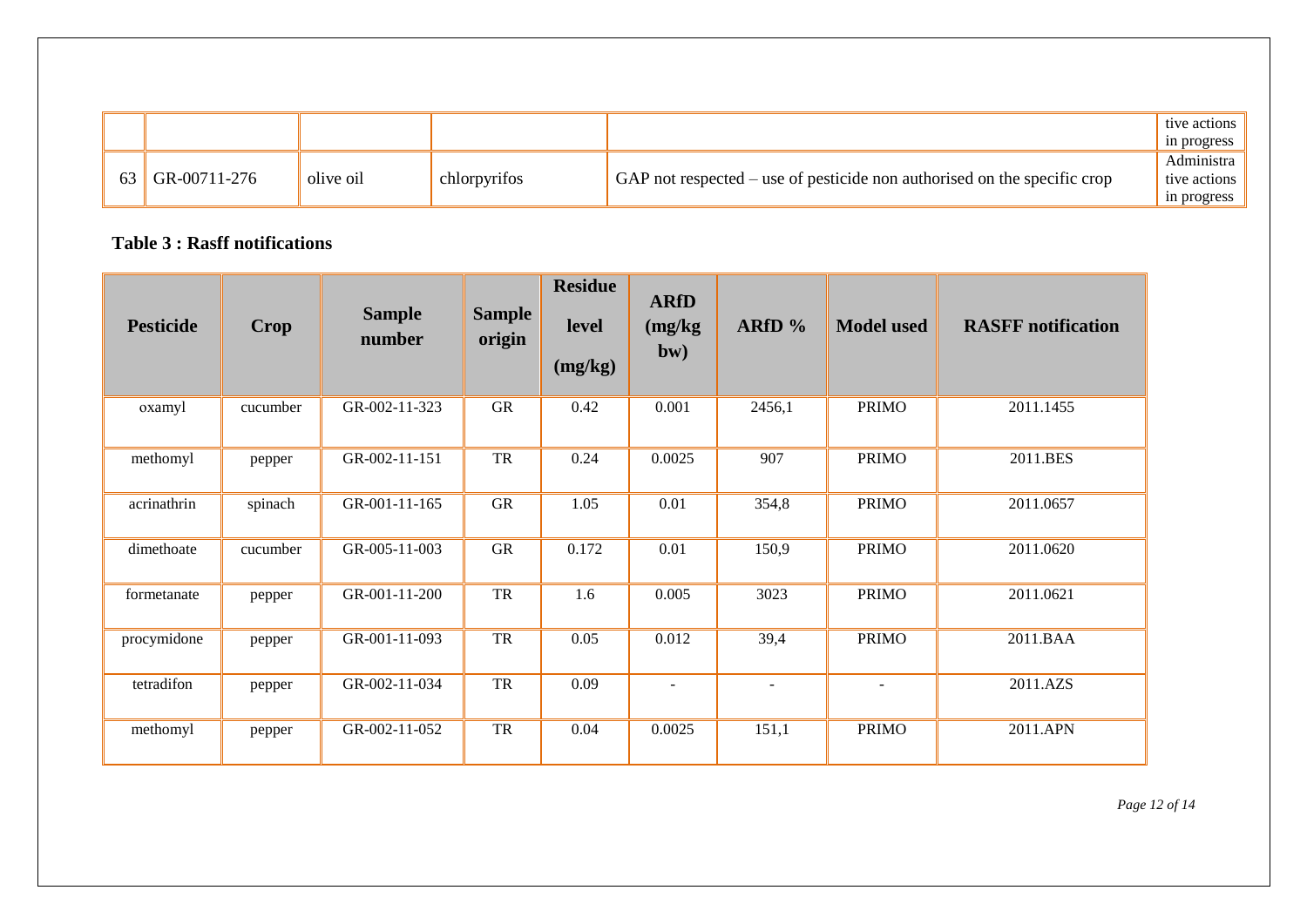### **4. Quality assurance**

| <b>Country</b><br>code | <b>Laboratory Name</b>                                                                                                       | Laborato<br>ry Code | <b>Accreditatio</b><br>n Date | <b>Accreditation Body</b>                         | Participation in proficiency tests<br>or interlaboratory tests |
|------------------------|------------------------------------------------------------------------------------------------------------------------------|---------------------|-------------------------------|---------------------------------------------------|----------------------------------------------------------------|
| <b>GR</b>              | Benaki Phytopathological Institute,<br>Laboratory of Pesticide Residues                                                      | GR-001              | 09-07-2002                    | ESYD S.A. (Hellenic<br>Accreditation System S.A.) | EUPT-FV13, EUPT-C065,<br>EUPT-AO06, EUPT-SRM6,                 |
| <b>GR</b>              | <b>Regional Center of Plant Protection</b><br>and quality control of Thessaloniki<br>Laboratory of pesticide residues        | GR-002              | 08-09-2009                    | ESYD S.A. (Hellenic<br>Accreditation System S.A.) | EUPT-FV13                                                      |
| <b>GR</b>              | <b>Regional Center of Plant Protection</b><br>and quality control of Kavala<br>Laboratory of Pesticide residues              | GR-003              | 08-09-2009                    | ESYD S.A. (Hellenic<br>Accreditation System S.A.) | EUPT-FV13                                                      |
| <b>GR</b>              | <b>Regional Center of Plant Protection</b><br>and quality control of <b>Ioannina</b><br>Laboratory of pesticide residues     | GR-004              | 08-09-2009                    | ESYD S.A. (Hellenic<br>Accreditation System S.A.) | EUPR-FV13, EUPT-C5                                             |
| <b>GR</b>              | <b>Regional Center of Plant Protection</b><br>and quality control of Magnesia<br>Laboratory of pesticide residues            | GR-005              | 08-09-2009                    | ESYD S.A. (Hellenic<br>Accreditation System S.A.) | EUPT-FV13                                                      |
| <b>GR</b>              | <b>Regional Centre of Plant Protection</b><br>and Quality Control of Achaia<br>Laboratory of pesticide residues              | GR-006              | 23-10-2009                    | ESYD S.A. (Hellenic<br>Accreditation System S.A.) | EUPT-FV13                                                      |
| <b>GR</b>              | <b>Regional Centre of Plant Protection</b><br>and Quality Control of Pireaus<br>Laboratory of Pesticide Residues<br>Analysis | GR-007              | 23-10-2009                    | ESYD S.A. (Hellenic<br>Accreditation System S.A.) | EUPT-FV12, EUPT C5, COIPT<br>11                                |
| <b>GR</b>              | <b>Regional Center of Plant Protection</b><br>and Quality Control of Iraklion                                                | <b>GR-008</b>       | 08-9-2009                     | ESYD S.A. (Hellenic                               | EUPT-FV-13, COIPT11                                            |

*Page 13 of 14*